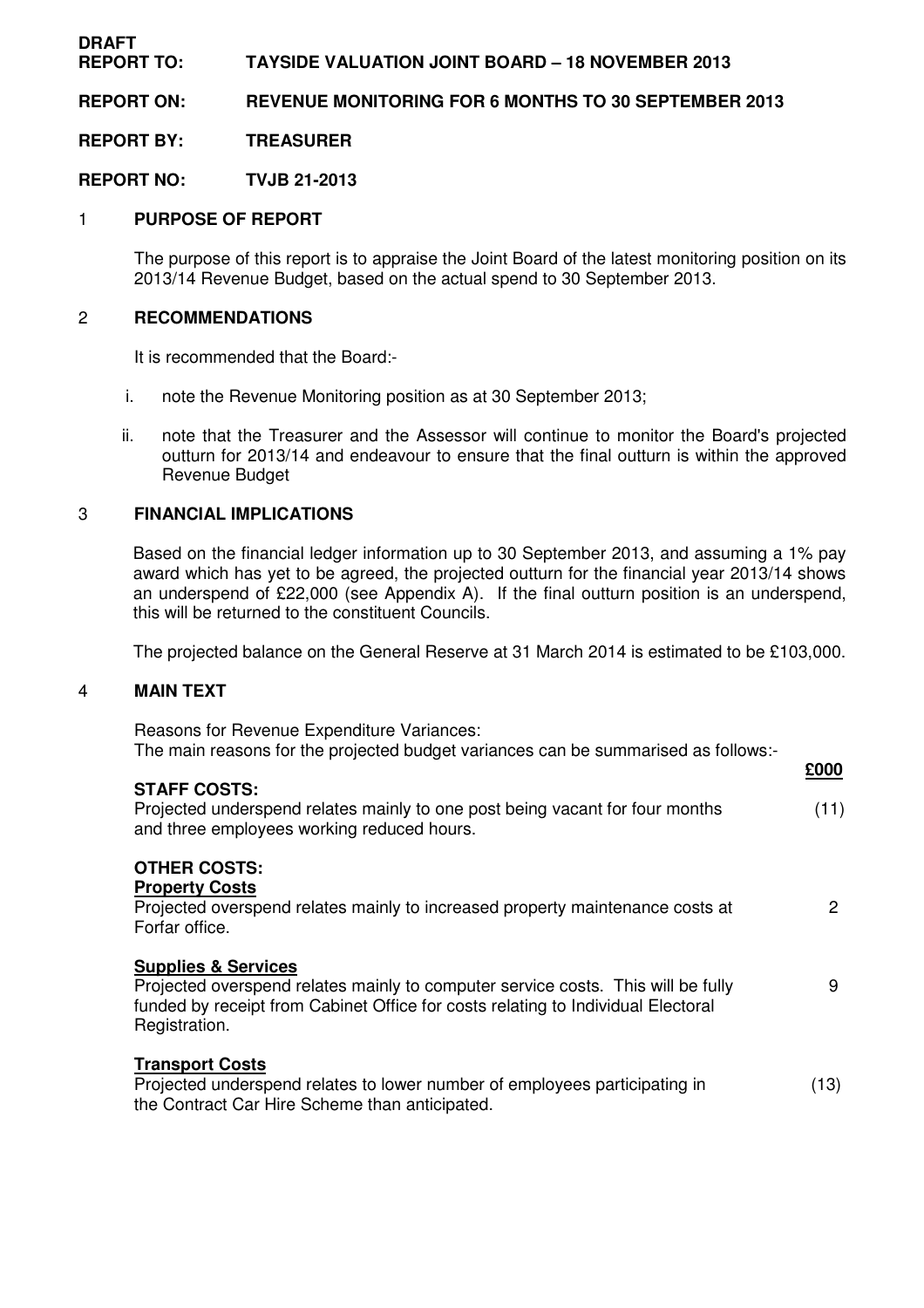| <b>INCOME:</b>                                                                                                                                                  |     |
|-----------------------------------------------------------------------------------------------------------------------------------------------------------------|-----|
| Increase in income is due to grant received from Cabinet Office to fund costs<br>relating to Individual Electoral Registration, offset by a projected reduction | (9) |
| in other income.                                                                                                                                                |     |

## **Total Projected (Underspend) at 31 March 2014 (22)**

Note

 Figures contained within brackets are underspends or increases in income, figures without brackets indicate overspends or decreases in income.

## 5 **POLICY IMPLICATIONS**

This Report has been screened for any policy implications in respect of Sustainability, Strategic Environmental Assessment, Anti-Poverty, Equality Impact Assessment and Risk Management.

There are no major issues.

#### 6 **CONSULTATIONS**

The Assessor has been consulted on the content of this report.

## 7 **BACKGROUND PAPERS**

None

**MARJORY STEWART 24 OCTOBER 2013 TREASURER TAYSIDE VALUATION JOINT BOARD**